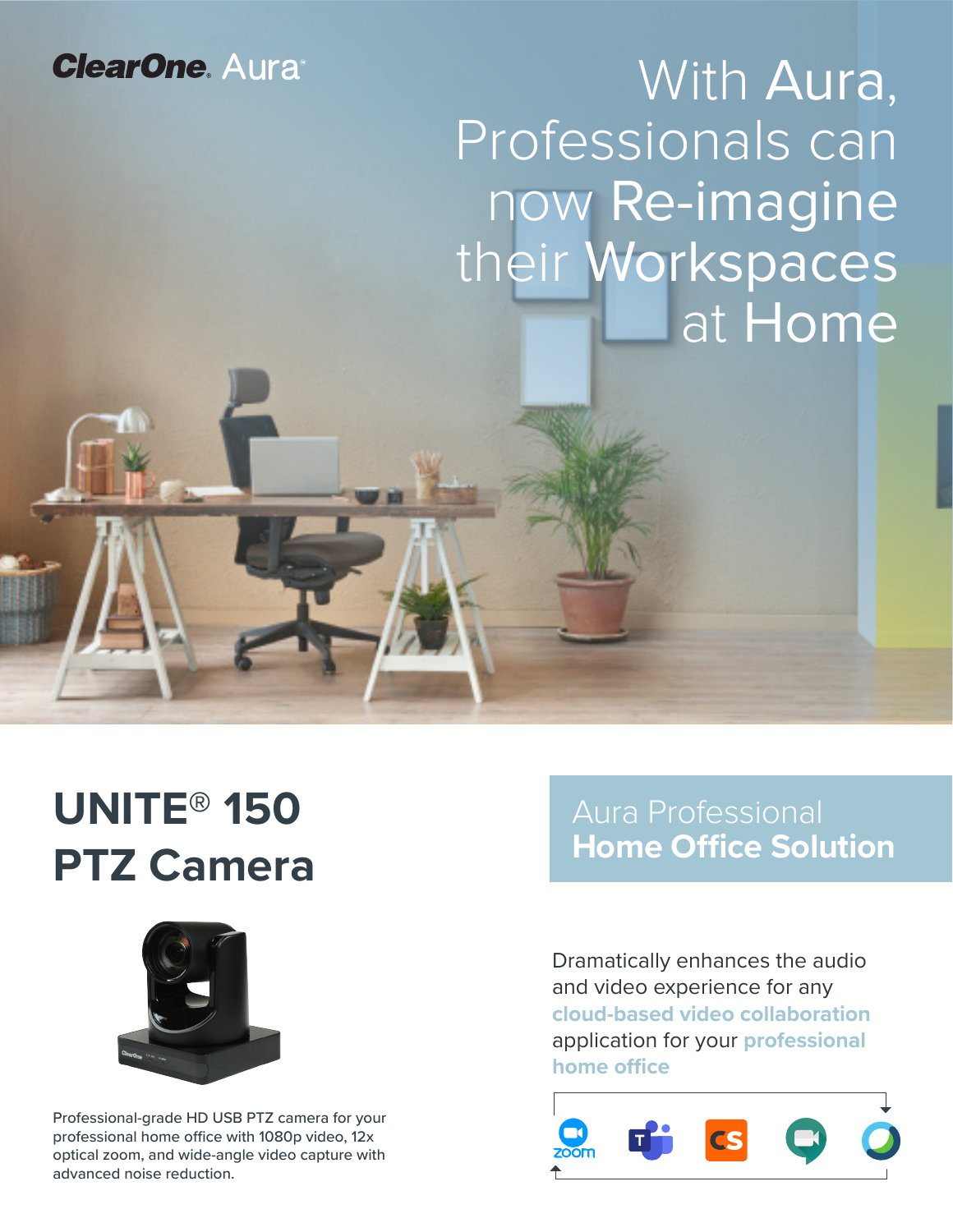

## **Highlights**

- Full-HD 1080p30 video and 12x optical zoom for high video quality, regardless of where the camera is installed in your professional home office.
- Control the camera's functions via IR remote, RS-232, or UVC protocol.
- Super-high SNR with advanced 2D and 3D noise reduction.
- Simple USB 3.0/2.0 compatibility with UVC and UAC protocol support.
- Compatible with popular applications such as COLLABORATE® Space, Microsoft® Teams, WebEx™ Zoom™, Google® Meet™, and more.
- FREE COLLABORATE® Space lifetime subscription ClearOne's high quality, award winning cloud-based video collaboration application.
- Transforms any meeting room into a professionalgrade video collaboration room.

## **Aura Professional Home Office Application**

Complete your **UNITE® 150 PTZ Camera** setup by adding other ClearOne Aura products